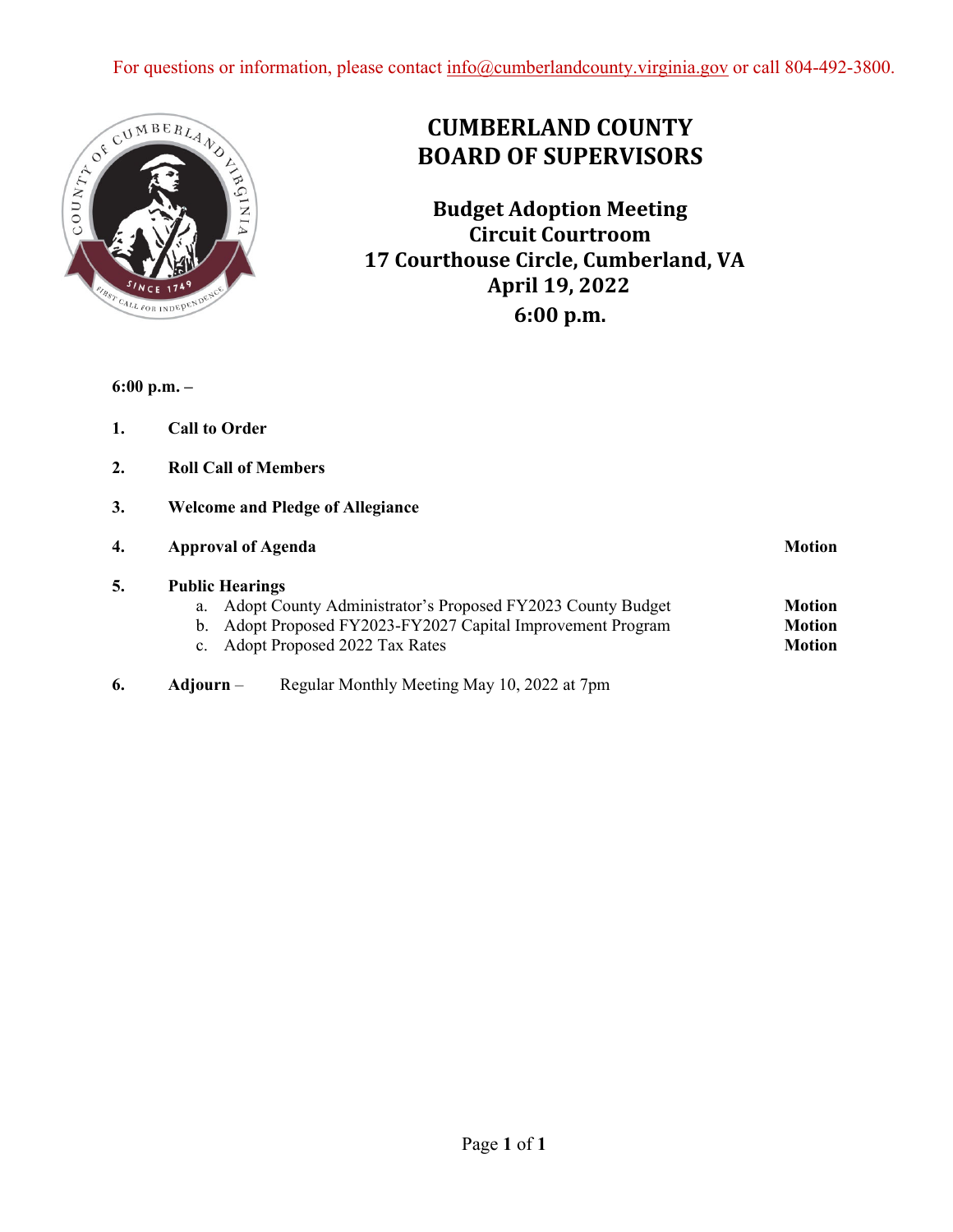

## **Background**

In December 2021, staff issued internal departments and outside agencies budget request applications to be returned by a set deadline in order to be considered for funding from the county during the 2022-2023 fiscal year.

The Board held multiple workshops with the School Board, County staff, and with other local non-profits and outside agencies regarding the County Administrator's proposed budget, School Board budget request, and the County's 5-year Capital Improvement program.

At a meeting of the Cumberland County Board of Supervisors on the  $8<sup>th</sup>$  day of March 2022, members of the Board adopted an updated Fiscal Year 2022-2023 budget calendar. On March 14, 2022, the County Administrator presented the proposed FY23 County Budget, Proposed FY23-FY27 Capital Improvement Program, and Proposed 2022 Tax Rates. Advertisements for the proposed budget were posted as required by state code for public engagement. During the regular monthly meeting of the Board of Supervisors on Tuesday, April 12, 2022, the Chairman opened the public hearing to citizens with intent to remain open until April 19, 2022 when the Board of Supervisors will vote on the proposed budget and has the ability and flexibility to adopt tax rates at or below the advertised rates.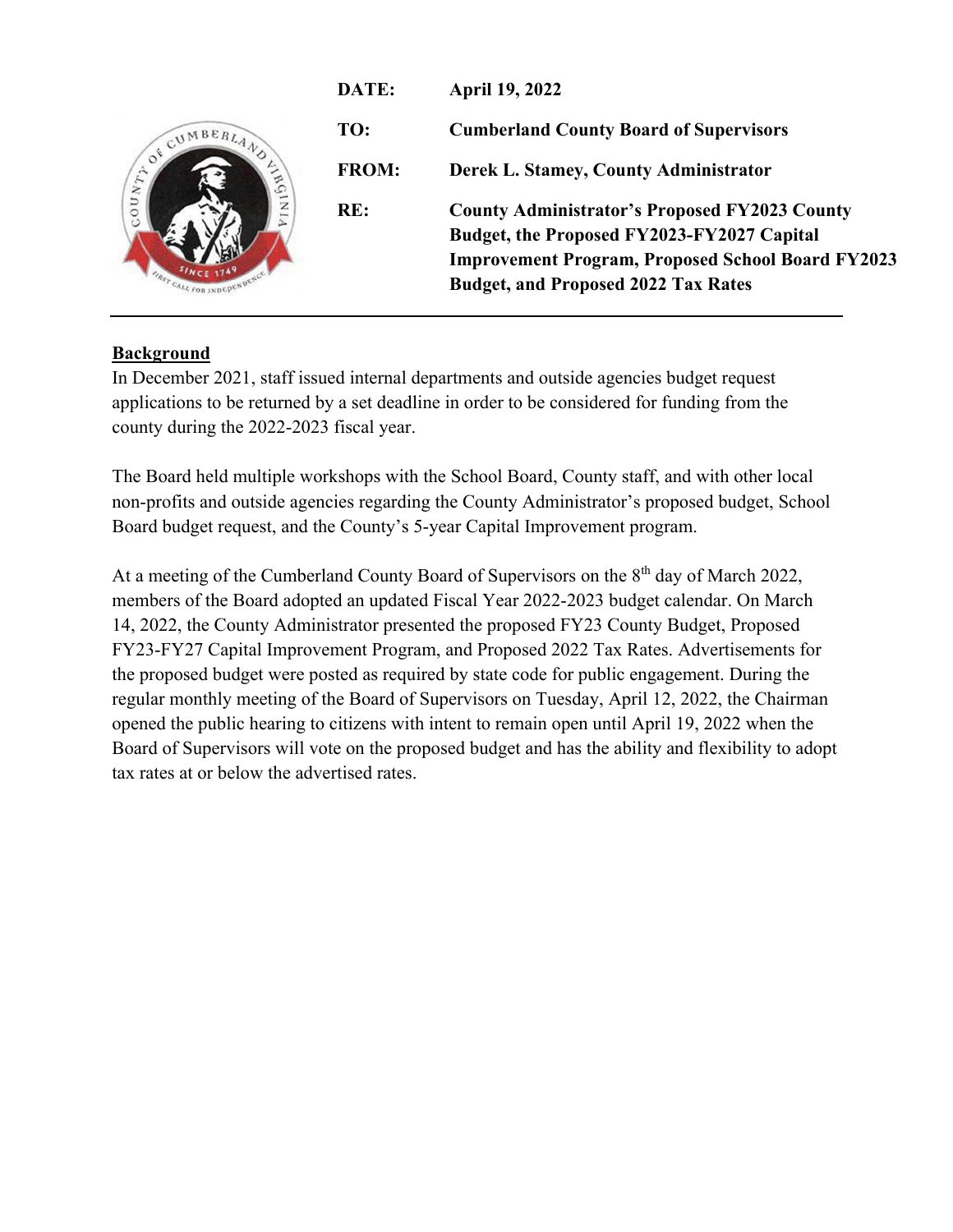## **CUMBERLAND COUNTY FISCAL YEAR 2022-2023 BUDGET CALENDAR**

| December 18, 2021                 | Director of Finance prepares budget instruction and estimate forms.<br>Instruction and estimate forms are issued to departments and agencies.                                        |
|-----------------------------------|--------------------------------------------------------------------------------------------------------------------------------------------------------------------------------------|
| January 2022                      | County Administrator and Treasurer prepare revenue estimates.                                                                                                                        |
| January 5, 2022                   | Deadline for submission of budget requests to the Director of Finance.                                                                                                               |
| January 29, 2022                  | Director of Finance presents budget requests to County Administrator.                                                                                                                |
| February 15-<br>February 28, 2022 | Departments, agencies and school administration present budget requests<br>to the Board of Supervisors. School Board and Board of Supervisors hold<br>a joint public budget meeting. |
| March 8, 2022                     | Regular BOS Meeting – Presentation and adoption of updated Budget<br>Calendar                                                                                                        |
| March 10, 2022                    | Budget Workshop 6 p.m. - General Administration, Judicial, Public<br>Works, Community Development, Public Safety, Recreation, Health, and<br>Education                               |
| March 14, 2022                    | Budget Workshop 6 p.m. - Presentation of County Administrator's<br>Recommended Budget - approval of budget, tax rates, and capital<br>improvement program for publication.           |
| April 12, 2022                    | Regular BOS Meeting - Public Hearing on the proposed budget, tax rates,<br>and capital improvement program.                                                                          |
| April 19, 2022                    | Adoption of fiscal year 2022-2023 budget, tax rates, and capital<br>Improvement plan.                                                                                                |
| June 2022                         | Appropriation of funds for the adopted fiscal year 2022-2023 budget.                                                                                                                 |

This calendar is subject to change at any time at the direction of the Board of Supervisors.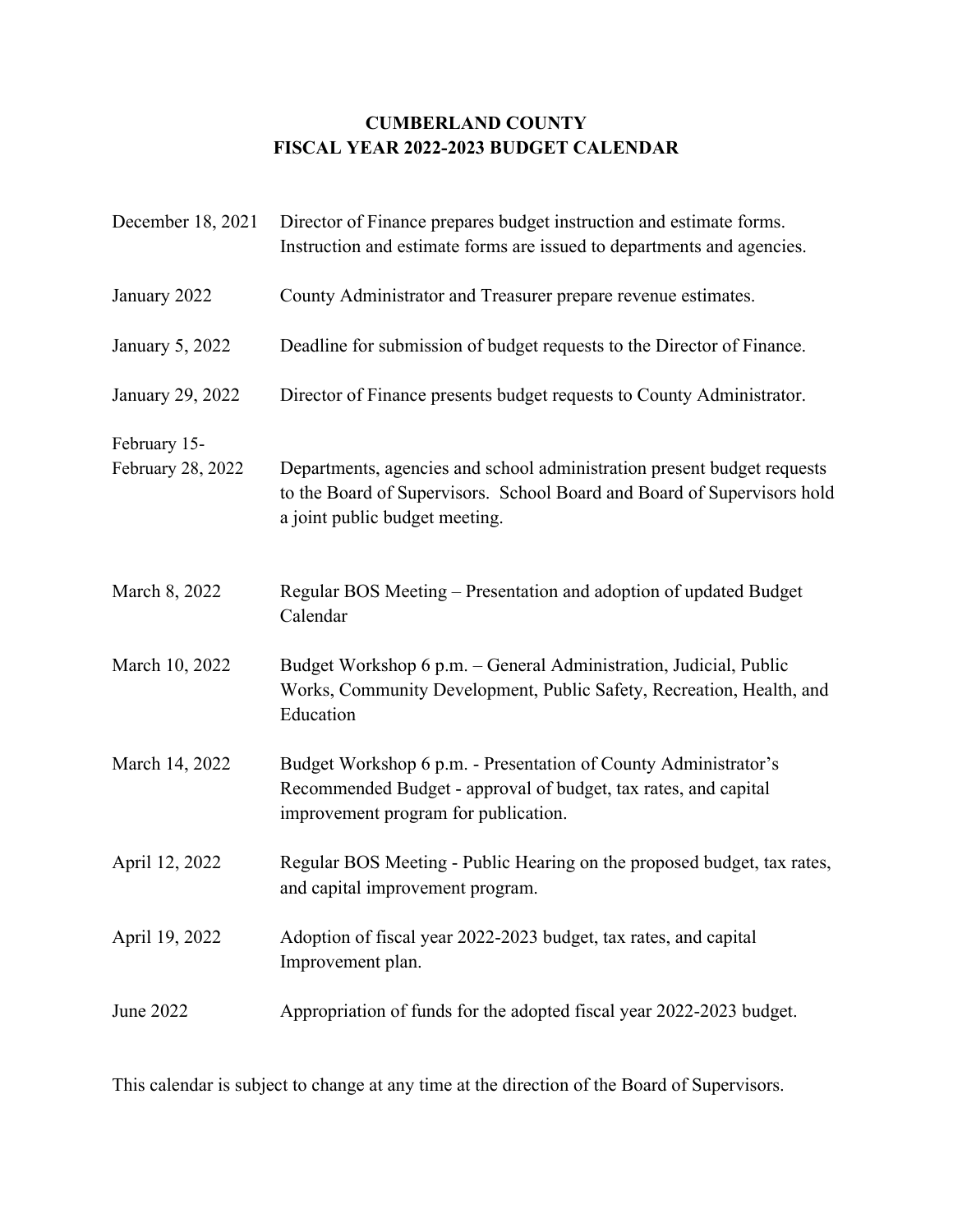# **COUNTY OF CUMBERLAND NOTICE OF PUBLIC HEARINGS TAX RATE EFFECTIVE 2022 CALENDAR YEAR BUDGET FOR THE FISCAL YEAR COMMENCING JULY 1, 2022 5·YEAR CAPITAL IMPROVEMENTS PROGRAM COMMENCING JULY 1, 2022**

 This budget synopsis is prepared and published for information and fiscal planning purposes only. The inclusion in the budget of any item or items does not constitute an obligation or commitment on the part of the Board of Supervisors of this County to appropriate any funds for that purpose. There is no allocation or designation of any funds of this County for any purpose until there has first been an appropriation for that purpose by the Board of Supervisors. The Board of Supervisors will continue to monitor changes in County revenues, including state funding sources, and make every effort to reduce expenditures wherever appropriate.

 A **PUBLIC HEARING** will be held by the Board of Supervisors on April 12, 2022 at 7:00 p.m., or as soon thereafter as may be heard, in the Cumberland Courthouse Circuit Courtroom at Cumberland, Virginia to consider the proposed tax levies for the calendar year begining January 1, 2022.

 A **PUBLIC HEARING** will be held by the Board of Supervisors on April 12, 2022 at 7:00 p.m., or as soon thereafter as may be heard, in the Cumberland Courthouse Circuit Courtroom at Cumberland, Virginia to consider proposed budget estimates for the fiscal year begining July 1, 2022.

 A **PUBLIC HEARING** will be held by the Board of Supervisors on April 12, 2022 at 7:00 p.m., or as soon thereafter as may be heard, in the Cumberland Courthouse Circuit Courtroom at Cumberland, Virginia to consider the 5-Year Capital Improvments Program for the fiscal years begining July 1, 2022 and ending June 30, 2027.

### **GENERAL FUND REVENUE ESTIMATES**

|  | <b>GENERAL FUND REVENUES</b> |  |
|--|------------------------------|--|
|  |                              |  |

| TOTAL GENERAL FUND REVENUE           | 17,637,766       |
|--------------------------------------|------------------|
| <b>REVENUE FROM FEDERAL</b>          | \$<br>86,333     |
| <b>REVENUE FROM THE COMMONWEALTH</b> | \$<br>1,599,162  |
| TOTAL REVENUE FROM LOCAL SOURCES     | \$<br>15,952,271 |
| Miscellaneous Revenue                | \$<br>2,978,992  |
| <b>Charges for Services</b>          | \$<br>308,160    |
| Revenue from Use of Money & Property | \$<br>38,000     |
| Fines & Forfeitures                  | \$<br>70,000     |
| Permits, Prvilege Fees & Reg.        | \$<br>79,400     |
| Other Local Taxes                    | \$<br>1,325,000  |
| <b>General Property Taxes</b>        | \$<br>11,152,719 |
| REVENUE FROM LOCAL SOURCES           |                  |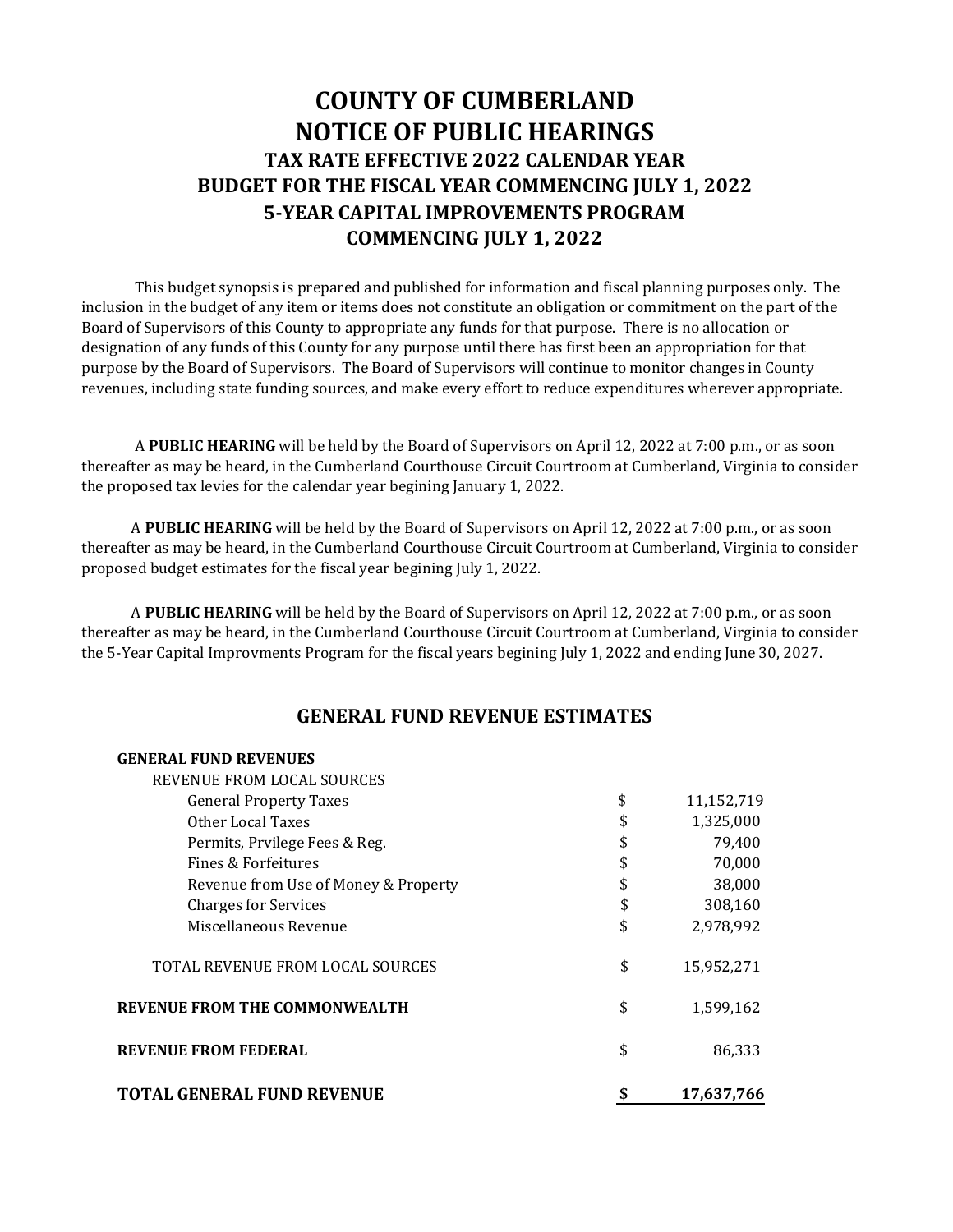## **GENERAL FUND EXPENDITURE ESTIMATES**

### **GENERAL FUND EXPENDITURES**

| <b>General Government Administration</b> | \$<br>1,865,978 |
|------------------------------------------|-----------------|
| Judicial Administration                  | \$<br>690,906   |
| <b>Public Safety</b>                     | \$<br>3,931,063 |
| Public Works                             | \$<br>1,611,449 |
| Health                                   | \$<br>173,963   |
| <b>Education - Community Colleges</b>    | \$<br>61,994    |
| Parks, Recreational & Cultural           | \$<br>195,191   |
| <b>Community Services</b>                | \$<br>238,609   |
| Non-departmental expenditures            | 20,500          |
| TOTAL GENERAL FUND EXPENDITURES          | \$<br>8,789,653 |
|                                          |                 |

#### **TRANSFERS TO OTHER FUNDS**

| Transfer to School Fund                           | \$ | 4,881,738 |
|---------------------------------------------------|----|-----------|
| Transfer to Social Services Fund                  | \$ | 425,097   |
| Transfer to Comprehensive Services Act (CSA) Fund | \$ | 200,000   |
| Transfer to Debt Services Fund                    | \$ | 3,095,731 |
| Transfer to Utilities Fund                        | \$ | 123,823   |
| Transfer to EDA Fund                              | \$ | 91,624    |
| Transfer to Capital Improvements Program Fund     | \$ | 30,100    |
| TOTAL TRANSFERS TO OTHER FUNDS                    | S  | 8,848,113 |

#### **GRAND TOTAL GENERAL FUND EXPENDITURES**

**\$ 17,637,766**

| <b>SCHOOL OPERATING FUND</b>           |                  | UTILITIES OPERATING FUND     |               |
|----------------------------------------|------------------|------------------------------|---------------|
| Revenue                                |                  | Revenue - Local              | \$<br>552,393 |
| <b>Local Funding</b>                   | \$<br>4,881,738  | Expenditures                 | \$<br>552,393 |
| Miscellaneous Funding                  | \$<br>140,568    |                              |               |
| <b>State Funding</b>                   | \$<br>14,751,874 | <b>EDA FUND</b>              |               |
| <b>Federal Funding</b>                 | \$<br>3,333,201  | Revenue - Local              | \$<br>136,624 |
| Total                                  | \$<br>23,107,381 | Revenue - State              | \$            |
| Expenditures                           | \$<br>23,107,381 | Total                        | \$<br>136,624 |
|                                        |                  | Expenditures                 | \$<br>136,624 |
| <b>GOVERNOR'S SCHOOL FUND REVENUES</b> |                  |                              |               |
| Revenue                                |                  | <b>ASSET FORFEITURE FUND</b> |               |
| <b>Local Funding</b>                   | \$<br>425,000    | Revenue - Local              | \$<br>25,000  |
| <b>State Funding</b>                   | \$<br>647,852    | Expendutires                 | \$<br>25,000  |
| Miscellaneous Funding                  | \$<br>466,418    |                              |               |
| Total                                  | \$<br>1,539,270  | <b>SPECIAL WELFARE FUND</b>  |               |
| Expenditures                           | \$<br>1,539,270  | Revenue - Local              | \$<br>23,500  |
|                                        |                  | Expenditures                 | \$<br>23,500  |
|                                        |                  | <b>CHILD SERVICES ACT</b>    |               |
| <b>DEBT SERVICE FUND</b>               |                  | Revenue                      |               |
| Revenue - Local                        | \$<br>3,095,731  | Local Funding                | \$<br>200,000 |
| Expenditures                           | \$<br>3,095,731  | <b>State Funding</b>         | \$<br>575,000 |